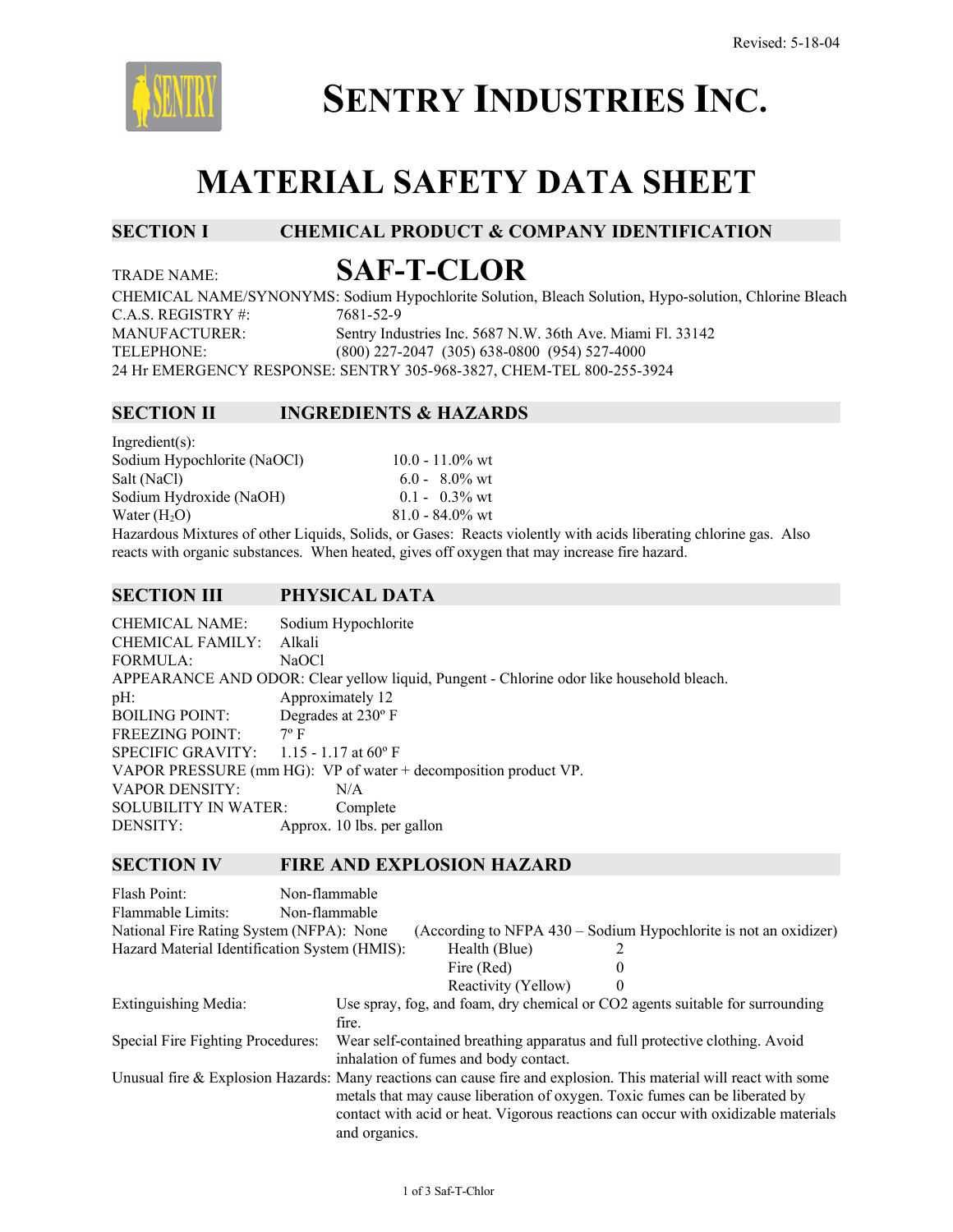#### **NOTE: CALL A POISON CONTROL CENTER OR MEDICAL PHYSICIAN FOR ADVICE. HAVE THE PRODUCT LABEL OR MSDS WITH YOU WHEN CALLING OR GOING FOR MEDICAL TREATMENT.**

| <b>Eye Contact:</b>  | <b>Health Effects of Overexposure:</b><br>Severe irritation to the eyes. Can cause<br>tearing, conjunctivitis, and burning of<br>the eyes.                                           | <b>Emergency and First Aid Procedures:</b><br>Irrigate with water for at least $15 - 20$ minutes,<br>including under eyelids. Call a poison control center<br>or medical physician for advice. Get medical<br>treatment immediately.                  |
|----------------------|--------------------------------------------------------------------------------------------------------------------------------------------------------------------------------------|-------------------------------------------------------------------------------------------------------------------------------------------------------------------------------------------------------------------------------------------------------|
| <b>Skin Contact:</b> | May cause redness, pain, blistering,<br>itchy eczema and chemical burns.                                                                                                             | Remove contaminated clothing. Flush affected area<br>with large amounts of water preferably using a safety<br>shower. If skin is burned get medical treatment<br>immediately.                                                                         |
| <b>Inhalation:</b>   | May cause severe bronchial irritation,<br>sore throat with possible blistering,<br>coughing, stomatitis, nausea, labored<br>breathing, shortness of breath and<br>pulmonary epedema. | Remove to fresh air. If person is not breathing, give<br>artificial respiration. If breathing is difficult, have<br>trained personnel administer oxygen. Get medical<br>treatment immediately.                                                        |
| Ingestion:           | May cause corrosion of mucous<br>membranes, perforation of esophagus<br>and stomach, and laryngeal edam, may<br>lead to convulsion, coma, and death.                                 | Rinse mouth with water. Drink large quantities of<br>water or milk, do not induce vomiting. Repeat <b>DO</b><br><b>NOT</b> use acidic antidotes such as sodium<br>bicarbonate. Milk of magnesia may be helpful. Get<br>medical treatment immediately. |

#### **SECTION VI TOXILOGICAL DATA**

Threshold Limit Value: TWA - None Toxic Limits Oral - Rat - LD50 - 13 g/kg for 5.15% solution Irritation Data – 10mg eyes – rabbit moderate Carcinogen Status – No components of this product at concentrations greater than 0.1% are listed by IARC, NTP, OSHA or ACGIH as carcinogen. Local effects – Corrosive: inhalation, skin contact, eye, ingestion hazards Acute Toxicity Level – Slightly toxic if ingested. Environmental Summary – Highly toxic to aquatic life.

#### **SECTION VII REACTIVITY DATA**

| Stability:<br>Incompatibility:       | Relatively stable<br>Acids, ammonia, oxidizable materials, metals (such as aluminum, tin, copper,<br>nickel, manganese, and iron), heat sources, and light sources. |
|--------------------------------------|---------------------------------------------------------------------------------------------------------------------------------------------------------------------|
| Hazardous Decomposition<br>Products: | Chlorine, hydrochloric acid, and hypochlorous acid vapors. Oxygen can be<br>generated during decomposition.                                                         |
| Hazardous Polymerization:            | Will not occur                                                                                                                                                      |
| Conditions to Avoid:                 | Due to formation of Chloramines - mixing ammonia and hypochlorite solutions<br>should be avoided.                                                                   |